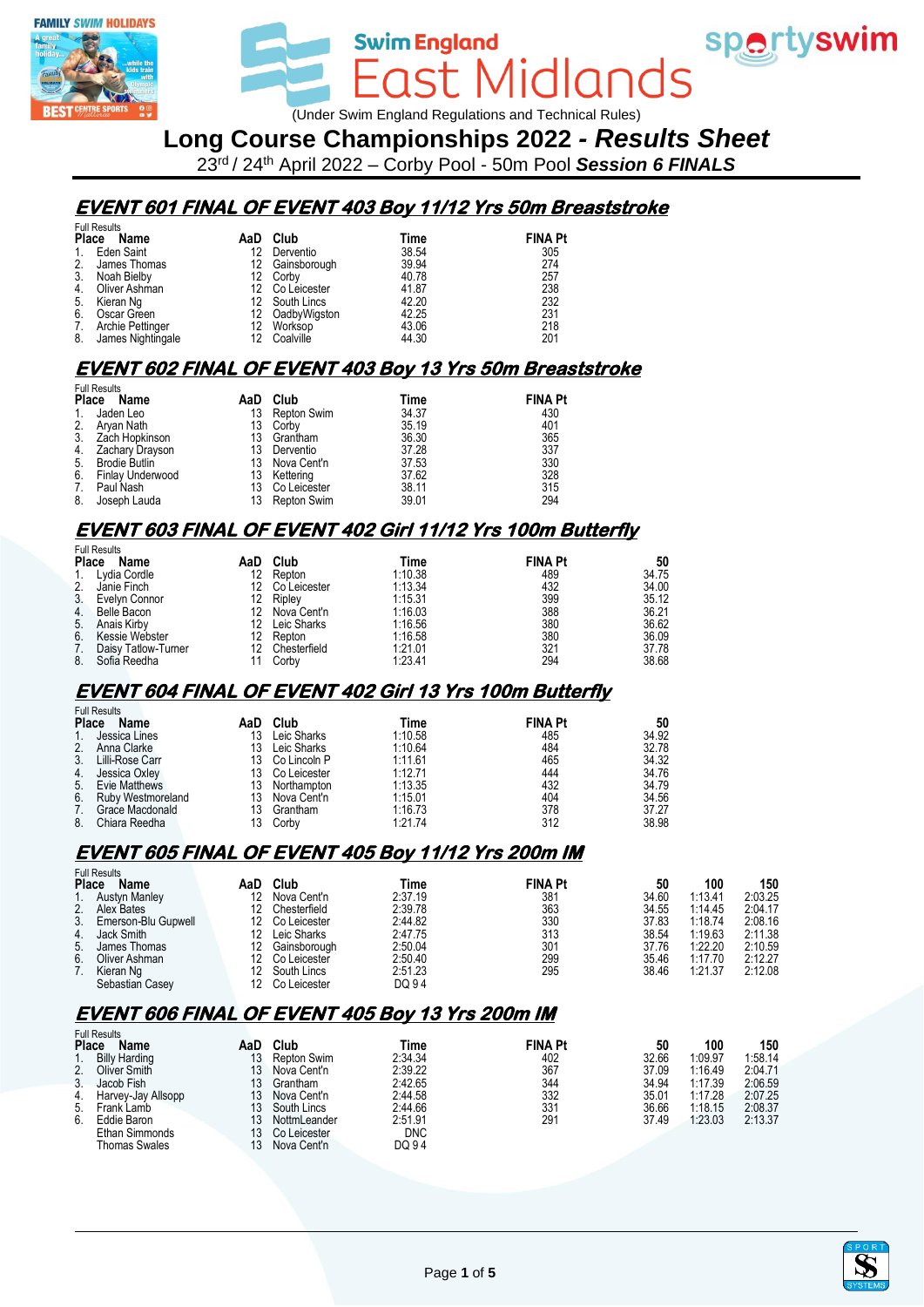

wim**England**<br>East Midlands (Under Swim England Regulations and Technical Rules)

**Swim England** 

# **Long Course Championships 2022** *- Results Sheet*

23rd / 24th April 2022 – Corby Pool - 50m Pool *Session 6 FINALS*

# **EVENT 607 FINAL OF EVENT 404 Girl 11/12 Yrs 100m Breaststroke**

|              | <b>Full Results</b>  |     |              |         |                |       |
|--------------|----------------------|-----|--------------|---------|----------------|-------|
| <b>Place</b> | Name                 | AaD | Club         | Time    | <b>FINA Pt</b> | 50    |
|              | 1. Lydia Cordle      | 12  | Repton       | 1:23.02 | 460            | 40.88 |
| 2.           | Maisie-Leigh Simpson | 12  | Co Leicester | 1:23.35 | 455            | 40.87 |
| 3.           | Amelia Malinowska    | 12  | Rushden      | 1:27.24 | 397            | 41.59 |
|              | 4. Payton Marski     | 12  | Co Leicester | 1:28.67 | 378            | 40.49 |
| 5.           | I Parsons-Loades     | 11  | Nova Cent'n  | 1:29.46 | 368            | 42.73 |
| 6.           | Emma Rantzen         | 12  | Derventio    | 1:30.37 | 357            | 43.72 |
| 7.           | Charlotte Seddon     | 12  | NottmLeander | 1:30.68 | 353            | 45.38 |
| 8.           | Belle Bacon          | 12  | Nova Cent'n  | 1:30.93 | 350            | 44.28 |

# **EVENT 608 FINAL OF EVENT 404 Girl 13 Yrs 100m Breaststroke**

|                | <b>Full Results</b>  |     |                     |         |                |       |
|----------------|----------------------|-----|---------------------|---------|----------------|-------|
| <b>Place</b>   | Name                 | AaD | Club                | Time    | <b>FINA Pt</b> | 50    |
| 1.             | Sophie Statham-Gill  | 13  | Co Leicester        | 1:21.08 | 494            | 39.57 |
| 2.             | Alice-Mae Downs      | 13  | Lincoln Vulc        | 1:22.90 | 462            | 39.04 |
| 3 <sub>1</sub> | Nya Wilkinson        | 13  | Northampton         | 1:23.53 | 452            | 39.75 |
|                | 4. Poppy Westmorland | 13  | Nova Cent'n         | 1:25.04 | 428            | 40.51 |
|                | 5. Lily Baish        | 13  | Kettering           | 1:26.16 | 412            | 39.72 |
| 6.             | Ava Alexander        | 13  | Leic Sharks         | 1:26.21 | 411            | 41.46 |
| 7.             | Emily Webb           | 13  | <b>Bassetlaw SS</b> | 1:28.55 | 379            | 42.36 |
|                | Sigourney Bolton     | 13  | South Lincs         | DQ 44   |                |       |

#### **EVENT 609 FINAL OF EVENT 407 Boy 11/12 Yrs 100m Backstroke**

|              | <b>Full Results</b>    |     |                 |         |                |       |
|--------------|------------------------|-----|-----------------|---------|----------------|-------|
| <b>Place</b> | Name                   | AaD | Club            | Time    | <b>FINA Pt</b> | 50    |
| 1.           | Austyn Manley          | 12  | Nova Cent'n     | 1:11.71 | 378            | 35.30 |
|              | 2. Laurenzio Ciolan    | 12  | Northampton     | 1:15.41 | 325            | 37.52 |
| 3.           | Jack Smith             | 12  | Leic Sharks     | 1:16.60 | 310            | 37.72 |
| 4.           | Sebastian Casey        |     | 12 Co Leicester | 1:18.19 | 291            | 38.48 |
| 5.           | William Oxley          |     | Co Leicester    | 1:19.05 | 282            | 38.93 |
| 6.           | Rodden Poon            |     | Bramcote        | 1:19.07 | 281            | 37.74 |
| 7.           | James Thomas           | 12  | Gainsborough    | 1:20.23 | 269            | 39.13 |
|              | 8. Emerson-Blu Gupwell |     | Co Leicester    | 1:20.30 | 269            | 39.43 |

#### **EVENT 610 FINAL OF EVENT 407 Boy 13 Yrs 100m Backstroke**

|                | <b>Full Results</b>    |    |              |            |                |       |
|----------------|------------------------|----|--------------|------------|----------------|-------|
| <b>Place</b>   | Name                   |    | AaD Club     | Time       | <b>FINA Pt</b> | 50    |
| 1.             | <b>Miles Willetts</b>  | 13 | Melton M'bry | 1:08.81    | 427            | 32.90 |
| 2.             | Benjamin Tunstall      | 13 | Nova Cent'n  | 1:09.77    | 410            | 33.93 |
| 3 <sub>1</sub> | <b>Billy Harding</b>   | 13 | Repton Swim  | 1:12.53    | 365            | 36.14 |
| 4.             | Matteo Monaco          | 13 | South Lincs  | 1:14.25    | 340            | 36.18 |
| 5.             | <b>William Newham</b>  | 13 | Calv Bing    | 1:14.29    | 339            | 36.09 |
| 6.             | Oliver Vasconcellos-BI | 13 | Northampton  | 1:14.37    | 338            | 36.83 |
| 7.             | Harvey-Jay Allsopp     | 13 | Nova Cent'n  | 1:16.64    | 309            | 37.63 |
|                | Paul Nash              |    | Co Leicester | <b>DNC</b> |                |       |

### **EVENT 611 FINAL OF EVENT 406 Girl 11/12 Yrs 200m Freestyle**

|    | <b>Full Results</b>  |     |              |         |                |       |         |         |
|----|----------------------|-----|--------------|---------|----------------|-------|---------|---------|
|    | <b>Place</b><br>Name | AaD | Club         | Time    | <b>FINA Pt</b> | 50    | 100     | 150     |
|    | Olivia McCall        |     | Repton       | 2:22.96 | 493            | 33.67 | 1:10.50 | 1:49.22 |
| 2. | Janie Finch          |     | Co Leicester | 2:24.45 | 478            | 32.96 | 1:10.08 | 1:48.48 |
| 3. | Anais Kirby          |     | Leic Sharks  | 2:25.33 | 469            | 33.50 | 1:10.61 | 1:48.83 |
| 4. | Anwen Williams       |     | Buxton       | 2:29.08 | 435            | 35.11 | 1:14.04 | 1:52.67 |
| 5. | Kessie Webster       |     | Repton       | 2:29.98 | 427            | 34.49 | 1:12.50 | 1:51.50 |
| 6. | Alice Lennon         |     | Leic Sharks  | 2:31.63 | 413            | 34.53 | 1:13.93 | 1:54.57 |
|    | Annie Hutchon        |     | Co Leicester | 2:32.43 | 407            | 35.34 | 1:13.34 | 1:52.73 |
| 8. | Daisy Tatlow-Turner  |     | Chesterfield | 2:34.48 | 39٬            | 35.10 | 1:14.25 | 1:54.93 |

## **EVENT 612 FINAL OF EVENT 406 Girl 13 Yrs 200m Freestyle**

|              | <b>Full Results</b>   |     |              |         |                |       |         |         |
|--------------|-----------------------|-----|--------------|---------|----------------|-------|---------|---------|
| <b>Place</b> | <b>Name</b>           | AaD | Club         | Time    | <b>FINA Pt</b> | 50    | 100     | 150     |
|              | Anna Clarke           |     | Leic Sharks  | 2:18.68 | 540            | 31.66 | 1:06.87 | 1:43.29 |
| 2.           | Jessica Lines         | 13. | Leic Sharks  | 2:18.73 | 540            | 32.49 | 1:07.93 | 1:44.66 |
| 3.           | Chiara Reedha         | 13. | Corby        | 2:19.21 | 534            | 32.39 | 1:08.00 | 1:44.32 |
| 4.           | <b>Harriett Jones</b> |     | Co Leicester | 2:20.87 | 515            | 32.01 | 1:07.84 | 1:44.50 |
|              | 5. Amy Walker         | 13  | Worksop      | 2:24.51 | 477            | 33.46 | 1:09.40 | 1:46.67 |
| 6.           | Hannah Bruce          |     | South Lincs  | 2:26.24 | 461            | 34.35 | 1:11.37 | 1:48.82 |
|              | Charlotte Ashton      |     | Worksop      | 2:31.27 | 416            | 34.43 | 1:12.62 | 1:52.20 |
| 8.           | Esmee Slinn           |     | Co Leicester | 2:34.21 | 393            | 33.73 | 1:12.87 | 1:53.90 |



sportyswim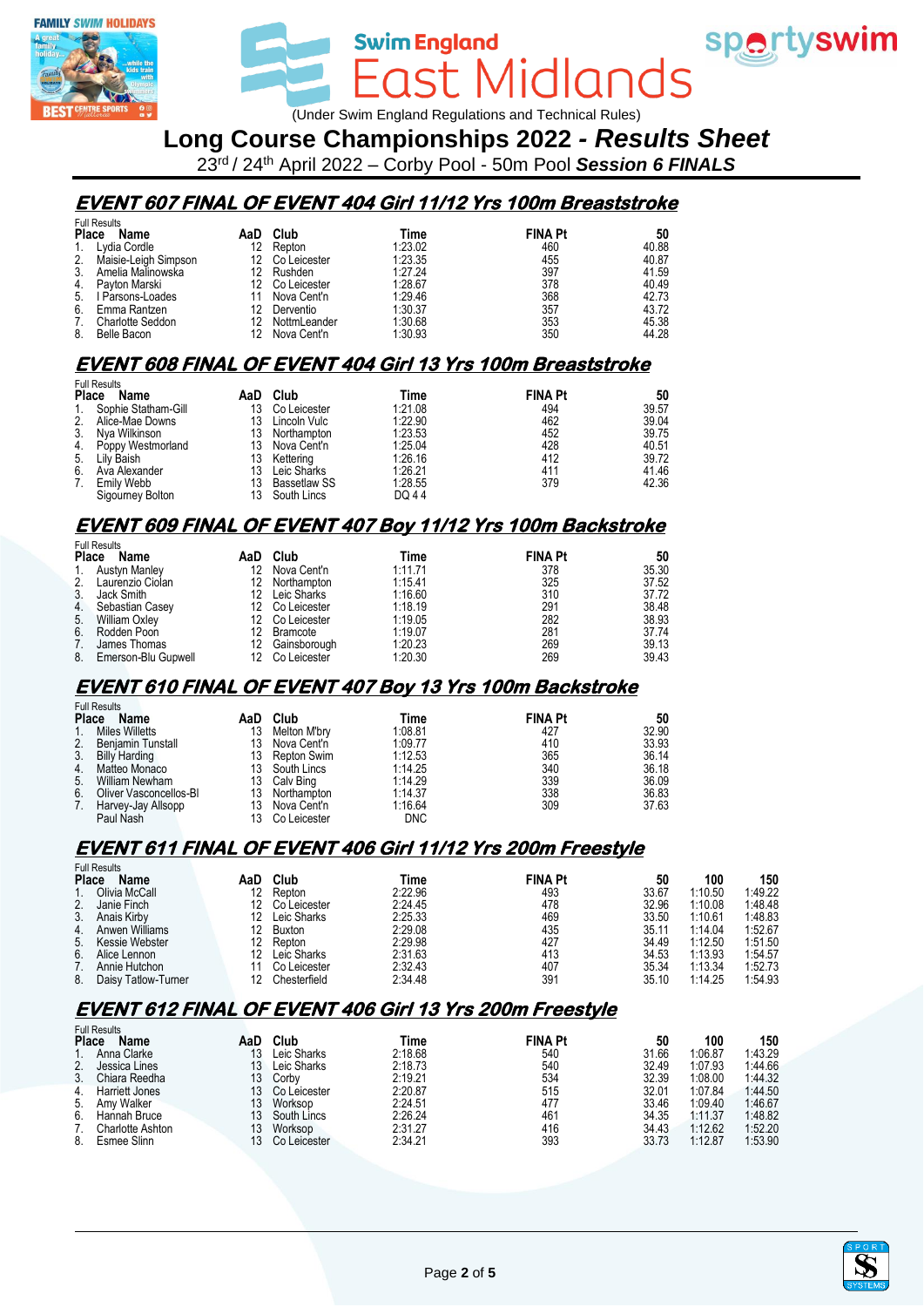



wim**England**<br>East Midlands (Under Swim England Regulations and Technical Rules)

**Swim England** 

# **Long Course Championships 2022** *- Results Sheet*

23rd / 24th April 2022 – Corby Pool - 50m Pool *Session 6 FINALS*

#### **EVENT 613 FINAL OF EVENT 409 Boy 11/12 Yrs 200m Butterfly**

|    | Full Results       |     |              |         |                |       |         |         |
|----|--------------------|-----|--------------|---------|----------------|-------|---------|---------|
|    | Place<br>Name      | AaD | Club         | Time    | <b>FINA Pt</b> | 50    | 100     | 150     |
|    | William Trapp      | 12  | Leic Sharks  | 2:47.53 | 288            | 37.44 | 1:20.67 | 2:04.15 |
|    | Samuel Green       |     | Bassetlaw SS | 2:56.31 | 247            | 40.25 | 1:24.92 | 2:11.94 |
| 3. | Aaron Sadler       |     | South Lincs  | 3:07.35 | 206            | 41.98 | 1:29.44 | 2:19.52 |
| 4. | Daniel Hepplestone |     | Lincoln Vulc | 3:08.57 | 202            | 40.85 | 1:28.38 | 2:21.27 |

## **EVENT 614 FINAL OF EVENT 409 Boy 13 Yrs 200m Butterfly**

|    | <b>Full Results</b>         |     |                |         |                |       |         |         |
|----|-----------------------------|-----|----------------|---------|----------------|-------|---------|---------|
|    | <b>Place</b><br><b>Name</b> | AaD | Club           | Time    | <b>FINA Pt</b> | 50    | 100     | 150     |
|    | James Nichols               | 13  | Grantham       | 2:38.61 | 340            | 35.36 | 1:16.37 | 1:58.73 |
| 2. | Jacob Fish                  | 13  | Grantham       | 2:38.97 | 337            | 35.14 | 1:15.77 | 1:58.95 |
| 3. | Frank Lamb                  | 13  | South Lincs    | 2:39.98 | 331            | 36.31 | 1:15.92 | 1:58.75 |
|    | 4. Jack Hurry               | 13  | Northampton    | 2:43.49 | 310            | 35.70 | 1:17.60 | 2:01.86 |
| 5. | Jack Welbourne              |     | 13 Nova Cent'n | 2:45.83 | 297            | 36.86 | 1:18.91 | 2:02.96 |
| 6. | <b>Brodie Butlin</b>        | 13  | Nova Cent'n    | 2:49.49 | 278            | 36.89 | 1:20.11 | 2:06.47 |
| 7. | Joel Harby                  | 13  | Nova Cent'n    | 2:50.91 | 271            | 36.48 | 1:19.87 | 2:06.02 |
|    | Joseph Storr                | 13  | Leic Sharks    | DQ 83   |                |       |         |         |

## **EVENT 615 FINAL OF EVENT 408 Girl 11/12 Yrs 50m Backstroke**

| <b>Full Results</b>         |                       |     |                 |       |                |  |  |  |  |
|-----------------------------|-----------------------|-----|-----------------|-------|----------------|--|--|--|--|
| <b>Place</b><br>Name<br>AaD |                       |     | Club            | Time  | <b>FINA Pt</b> |  |  |  |  |
| 1.                          | Emma Rantzen          | 12  | Derventio       | 34.66 | 471            |  |  |  |  |
| 2.                          | Evelyn Connor         | 12. | Ripley          | 34.92 | 461            |  |  |  |  |
| 3.                          | Isabelle Cameron      |     | 11 Repton       | 35.96 | 422            |  |  |  |  |
| 4.                          | Maya Almohammed       |     | 12 Nova Cent'n  | 36.00 | 420            |  |  |  |  |
| 5.                          | Isabella Havalja      |     | 12 CarltonForum | 36.40 | 407            |  |  |  |  |
| 6.                          | Daisie Taylor         | 12  | Worksop         | 36.96 | 388            |  |  |  |  |
| 7.                          | Kitty Lamb            |     | South Lincs     | 36.97 | 388            |  |  |  |  |
| 8.                          | <b>Amelie Ratliff</b> |     | 12 Co Derby     | 37.47 | 373            |  |  |  |  |

### **EVENT 616 FINAL OF EVENT 408 Girl 13 Yrs 50m Backstroke**

| <b>Full Results</b> |                        |     |                 |       |                |  |  |  |  |  |
|---------------------|------------------------|-----|-----------------|-------|----------------|--|--|--|--|--|
| <b>Place</b>        | Name                   | AaD | Club            | Time  | <b>FINA Pt</b> |  |  |  |  |  |
| 1.                  | Adea Sollaku           | 13  | Repton          | 32.70 | 561            |  |  |  |  |  |
| 2.                  | Grace Macdonald        | 13  | Grantham        | 32.82 | 555            |  |  |  |  |  |
| 3.                  | Abbey Turnbull         | 13  | CarltonForum    | 34.23 | 489            |  |  |  |  |  |
| 4.                  | Miley Aram             | 13  | Derventio       | 34.89 | 462            |  |  |  |  |  |
| 5.                  | Evie Bevan             |     | 13 Co Leicester | 35.09 | 454            |  |  |  |  |  |
| 6.                  | Elissia Bowen          | 13  | NottmLeander    | 35.16 | 451            |  |  |  |  |  |
| 7.                  | Millie Hitchin         | 13  | Repton          | 35.59 | 435            |  |  |  |  |  |
| 8.                  | Charlotte Callaghan-We |     | 13 Nova Cent'n  | 35.61 | 434            |  |  |  |  |  |

## **EVENT 617 FINAL OF EVENT 502 Boy 11/12 Yrs 100m Freestyle**

|                | <b>Full Results</b>  |     |              |         |                |       |
|----------------|----------------------|-----|--------------|---------|----------------|-------|
| <b>Place</b>   | Name                 | AaD | Club         | Time    | <b>FINA Pt</b> | 50    |
| 1.             | <b>Austyn Manley</b> | 12  | Nova Cent'n  | 1:03.70 | 399            | 31.06 |
| 2.             | Alex Bates           |     | Chesterfield | 1:04.92 | 377            | 31.44 |
| 3 <sub>1</sub> | Seth Hems Gillson    | 12  | Repton Swim  | 1:05.50 | 367            | 30.81 |
| 4.             | Laurenzio Ciolan     | 12  | Northampton  | 1:05.77 | 362            | 32.14 |
| 5.             | <b>Finlay Bird</b>   |     | Derventio    | 1:08.36 | 323            | 33.04 |
| 6.             | Sebastian Casey      | 12  | Co Leicester | 1:08.63 | 319            | 33.62 |
| 7.             | Oscar Green          |     | OadbyWigston | 1:09.77 | 303            | 32.49 |
| 8.             | Samuel Green         |     | Bassetlaw SS | 1:10.55 | 293            | 34.73 |

#### **EVENT 618 FINAL OF EVENT 502 Boy 13 Yrs 100m Freestyle**

|                  | <b>Full Results</b>  |     |              |         |                |       |
|------------------|----------------------|-----|--------------|---------|----------------|-------|
| <b>Place</b>     | Name                 | AaD | Club         | Time    | <b>FINA Pt</b> | 50    |
| $\overline{1}$ . | <b>Thomas Swales</b> | 13  | Nova Cent'n  | 56.98   | 557            | 27.30 |
| 2.               | Miles Willetts       | 13  | Melton M'brv | 1:02.40 | 424            | 29.96 |
| 3 <sub>1</sub>   | Eddie Baron          | 13. | NottmLeander | 1:02.49 | 423            | 30.14 |
| 4.               | Benjamin Roberts     | 13  | Calv Bing    | 1:03.91 | 395            | 30.13 |
| 5.               | Reuben Hubinger      | 13  | Repton Swim  | 1:04.03 | 393            | 31.24 |
| 6.               | Zachary Drayson      | 13  | Derventio    | 1:04.06 | 392            | 30.65 |
| 7.               | <b>Billy Harding</b> | 13  | Repton Swim  | 1:04.46 | 385            | 31.44 |
| 8.               | Ethan Soppett-Moss   | 13. | Corby        | 1:05.08 | 374            | 30.52 |



spertyswim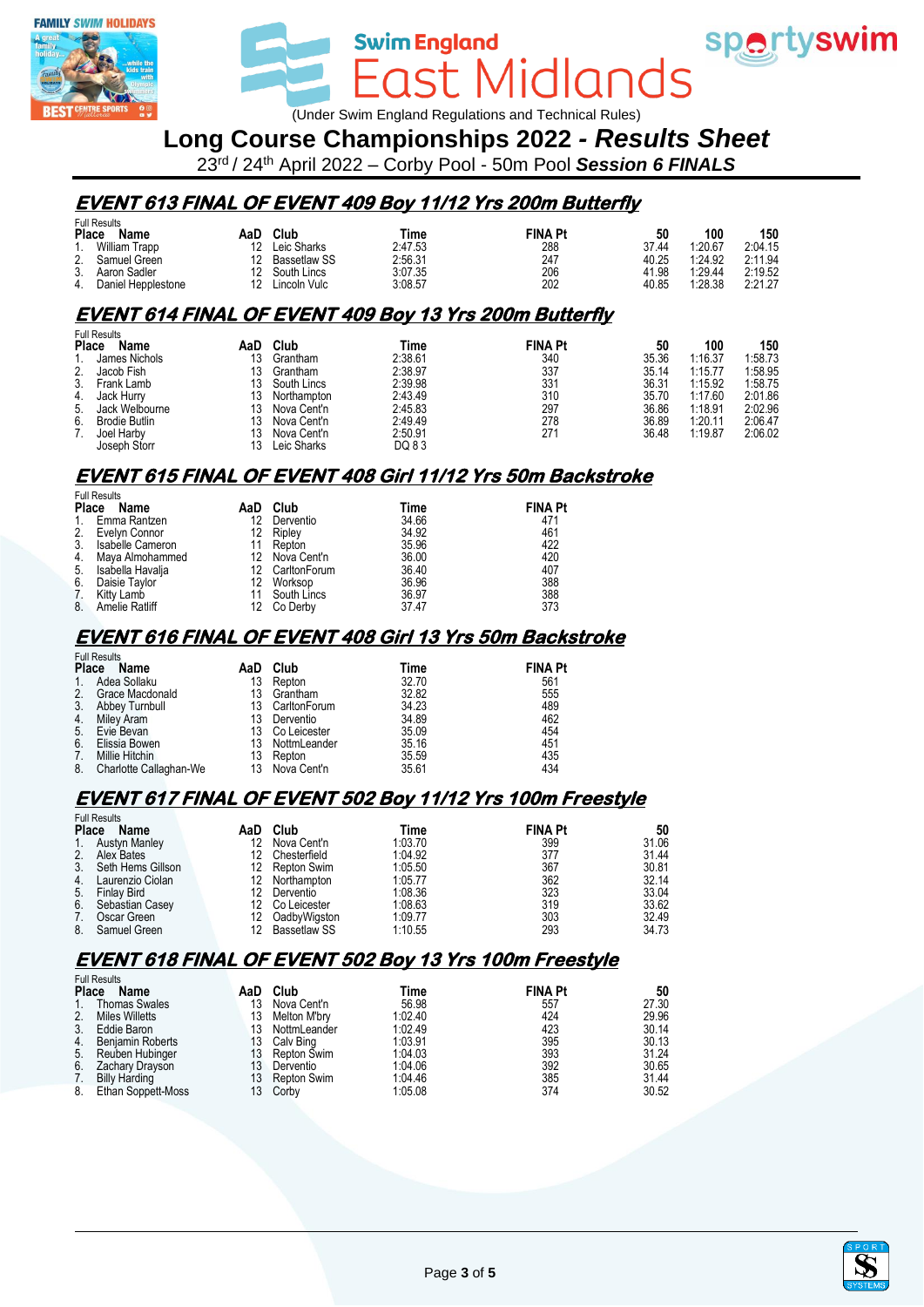

ast Midlands (Under Swim England Regulations and Technical Rules)

**Swim England** 

**Long Course Championships 2022** *- Results Sheet*

23rd / 24th April 2022 – Corby Pool - 50m Pool *Session 6 FINALS*

### **EVENT 619 FINAL OF EVENT 503 Girl 11/12 Yrs 50m Freestyle**

|             | <b>Full Results</b> |     |                |            |                |
|-------------|---------------------|-----|----------------|------------|----------------|
|             | Place<br>Name       | AaD | Club           | Time       | <b>FINA Pt</b> |
| 1.          | Olivia McCall       |     | 12 Repton      | 30.06      | 488            |
| 2.          | Isla Johnson        | 11  | Riplev         | 30.66      | 460            |
| 3.          | Anais Kirby         |     | 12 Leic Sharks | 30.85      | 451            |
|             | 4. Emma Rantzen     | 12. | Derventio      | 30.96      | 446            |
|             | 5. Evelyn Connor    |     | 12 Ripley      | 31.13      | 439            |
| 6.          | Kessie Webster      |     | 12 Repton      | 31.23      | 435            |
| $7_{\cdot}$ | Anwen Williams      |     | 12 Buxton      | 31.30      | 432            |
|             | Maya Almohammed     |     | 12 Nova Cent'n | <b>DNC</b> |                |

### **EVENT 620 FINAL OF EVENT 503 Girl 13 Yrs 50m Freestyle**

| Name                    | AaD                                                                                                                  | Club        | Time                                                                   | <b>FINA Pt</b> |
|-------------------------|----------------------------------------------------------------------------------------------------------------------|-------------|------------------------------------------------------------------------|----------------|
|                         | 13                                                                                                                   | Leic Sharks | 29.35                                                                  | 524            |
|                         | 13                                                                                                                   |             | 29.89                                                                  | 496            |
|                         | 13                                                                                                                   |             | 30.07                                                                  | 487            |
|                         | 13                                                                                                                   |             | 30.13                                                                  | 484            |
| Grace Macdonald         | 13                                                                                                                   |             | 30.43                                                                  | 470            |
| <b>Charlotte Ashton</b> | 13                                                                                                                   | Worksop     | 30.58                                                                  | 463            |
| Chiara Reedha           | 13                                                                                                                   | Corby       | 30.76                                                                  | 455            |
|                         | 13                                                                                                                   |             | 31.20                                                                  | 436            |
|                         | <b>Full Results</b><br>Place<br>Anna Clarke<br>Dorothy Plumpton<br>Lexia Sharman<br>Evie Lilley<br>Poppy Westmorland |             | Co Leicester<br>Nova Cent'n<br>Lincoln Vulc<br>Grantham<br>Nova Cent'n |                |

### **EVENT 621 FINAL OF EVENT 504 Boy 11/12 Yrs 200m Breaststroke**

|    | <b>Full Results</b>     |     |              |         |                |       |         |         |
|----|-------------------------|-----|--------------|---------|----------------|-------|---------|---------|
|    | <b>Place</b><br>Name    | AaD | Club         | Time    | <b>FINA Pt</b> | 50    | 100     | 150     |
|    | Eden Saint              | 12  | Derventio    | 3:04.40 | 319            | 40.41 | 1:29.11 | 2:18.71 |
| 2. | Emerson-Blu Gupwell     | 12  | Co Leicester | 3:05.53 | 314            | 42.20 | 1:31.10 | 2:20.35 |
| 3. | James Thomas            | 12  | Gainsborough | 3:13.72 | 275            | 43.55 | 1:34.40 | 2:24.75 |
| 4. | <b>Arthur Blacklaws</b> | 12  | Leic Sharks  | 3:14.56 | 272            | 45.05 | 1:35.31 | 2:26.10 |
|    | 5. Jack Smith           | 12  | Leic Sharks  | 3:16.74 | 263            | 46.04 | 1:35.75 | 2:27.33 |
| 6. | George Sarson           | 12  | Leic Sharks  | 3:21.40 | 245            | 46.72 | 1:38.42 | 2:31.20 |
|    | <b>Oliver Dovey</b>     | 12. | Market Har   | 3:26.42 | 228            | 47.27 | 1:38.69 | 2:33.41 |
|    | Noah Bielby             | 12  | Corby        | DQ 74   |                |       |         |         |

#### **EVENT 622 FINAL OF EVENT 504 Boy 13 Yrs 200m Breaststroke**

|    | <b>Full Results</b>   |     |             |         |                |       |         |         |
|----|-----------------------|-----|-------------|---------|----------------|-------|---------|---------|
|    | <b>Place</b><br>Name  | AaD | Club        | Time    | <b>FINA Pt</b> | 50    | 100     | 150     |
|    | Zach Hopkinson        | 13  | Grantham    | 2:44.37 | 451            | 37.89 | 1:20.37 | 2:03.86 |
| 2. | Jaden Leo             |     | Repton Swim | 2:46.90 | 431            | 37.44 | 1:21.64 | 2:04.29 |
| 3. | Arvan Nath            |     | Corby       | 2:55.51 | 371            | 40.74 | 1:26.10 | 2:13.32 |
| 4. | Joseph Lauda          |     | Repton Swim | 2:56.08 | 367            | 42.30 | 1:28.06 | 2:14.65 |
| 5. | <b>Edward Oscroft</b> | 13  | Northampton | 2:58.30 | 353            | 42.12 | 1:27.36 | 2:13.09 |
| 6. | <b>Brodie Butlin</b>  |     | Nova Cent'n | 3:01.70 | 334            | 40.49 | 1:27.99 | 2:16.72 |
|    | Matteo Monaco         | 13  | South Lincs | 3:04.71 | 318            | 42.58 | 1:29.08 | 2:17.86 |
| 8. | Emilio McCann         |     | Worksop     | 3:05.20 | 315            | 40.79 | 1:28.06 | 2:17.75 |

#### **EVENT 623 FINAL OF EVENT 505 Girl 11/12 Yrs 200m Backstroke**

|              | <b>Full Results</b>  |     |              |         |                 |       |         |         |
|--------------|----------------------|-----|--------------|---------|-----------------|-------|---------|---------|
| <b>Place</b> | Name                 | AaD | Club         | Time    | <b>FINA Pt</b>  | 50    | 100     | 150     |
|              | Lydia Cordle         |     | Repton       | 2:35.85 | 495             | 37.55 | 1:18.56 | 1:59.12 |
|              | Janie Finch          |     | Co Leicester | 2:39.74 | 460             | 37.11 | 1:18.50 | 1:59.63 |
| 3.           | Maisie-Leigh Simpson |     | Co Leicester | 2:46.35 | 407             | 38.49 | 1:20.77 | 2:04.71 |
| 4.           | Elsa Barber          | 12  | Nova Cent'n  | 2:47.83 | 397             | 38.43 | 1:20.70 | 2:05.27 |
| 5.           | Kessie Webster       | 12  | Repton       | 2:49.62 | 384             | 40.25 | 1:23.39 | 2:07.22 |
| 6.           | Annie Hutchon        |     | Co Leicester | 2:51.26 | 373             | 41.08 | 1:23.54 | 2:08.25 |
|              | Mava Almohammed      | 12  | Nova Cent'n  | 2:54.95 | 350             | 38.96 | 1:23.20 | 2:09.89 |
| 8.           | Emma Rantzen         |     | Derventio    | 2:56.48 | 34 <sup>′</sup> | 40.35 | 1:25.87 | 2:12.41 |

## **EVENT 624 FINAL OF EVENT 505 Girl 13 Yrs 200m Backstroke**

|                | <b>Full Results</b>    |     |              |         |                |       |         |         |
|----------------|------------------------|-----|--------------|---------|----------------|-------|---------|---------|
| <b>Place</b>   | Name                   | AaD | Club         | Time    | <b>FINA Pt</b> | 50    | 100     | 150     |
|                | Adea Sollaku           | 13  | Repton       | 2:27.89 | 580            | 34.47 | 1:11.77 | 1:49.86 |
| 2.             | Grace Macdonald        | 13  | Grantham     | 2:34.31 | 510            | 36.21 | 1:15.21 | 1:55.78 |
| 3.             | Zoe Ellis              | 13  | Leic Sharks  | 2:38.39 | 472            | 37.19 | 1:16.89 | 1:58.36 |
| 4.             | Jessica Oxley          | 13  | Co Leicester | 2:39.34 | 463            | 37.50 | 1:18.60 | 1:59.72 |
| 5 <sub>1</sub> | Charlotte Callaghan-We | 13  | Nova Cent'n  | 2:39.86 | 459            | 37.76 | 1:18.98 | 2:00.69 |
| 6.             | Elissia Bowen          |     | NottmLeander | 2:44.44 | 422            | 37.46 | 1:19.34 | 2:02.45 |
|                | Evie Bevan             |     | Co Leicester | 2:44.77 | 419            | 38.54 | 1:20.72 | 2:03.34 |
| 8.             | Esmee Slinn            |     | Co Leicester | 2:47.05 | 402            | 39.45 | 1:21.55 | 2:04.86 |



spertyswim